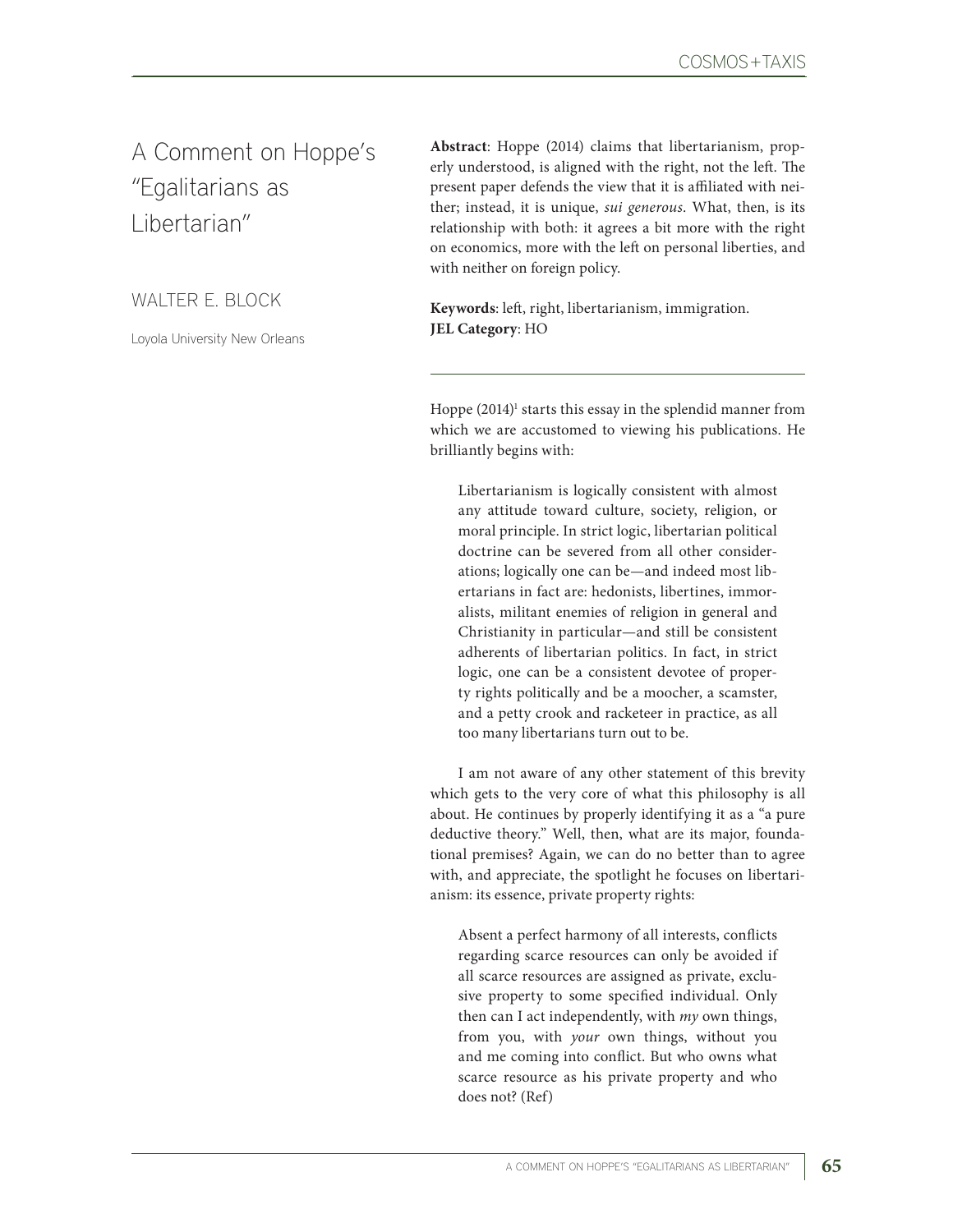This scholar goes on to demonstrate, again quite correctly, that this stems from ownership of our own bodies, and, then, extrapolating from that, property properly belongs "to that person, who appropriated the resource in question *first* or who acquired it through voluntary (conflict-free) exchange from its *previous* owner."

Hoppe is also on target here:

The difference between the Right and the Left … is a fundamental disagreement concerning an empirical question. The Right recognizes, as a matter of fact, the existence of individual human differences and diversities and accepts them as natural, whereas the Left denies the existence of such differences and diversities or tries to explain them away and in any case regards them as something unnatural that must be rectified to establish a natural state of human equality.

Yes, score one point for the right, none, at least so far, with the left. The latter is mired in egalitarianism,

… all observable individual human differences are to be equalized. And where this cannot be done literally … the Left insists that the undeservedly 'lucky' must compensate the 'unlucky' so that every person will be accorded an "equal station in life," in correspondence with the natural equality of all men.

This leads the "progressives" into supporting all sorts of policies entirely incompatible with the liberty philosophy. Such as affirmative action, welfare, progressive taxes, soak the rich schemes of many varieties, etc. So far, the score is still one to zero, favoring the right over the left.

But then, I fear, Professor Hoppe goes a bit off the rails when he avers:

Is libertarian theory compatible with the world-view of the Right? … the answer is an emphatic 'yes.' Every libertarian only vaguely familiar with social reality will have no difficulty acknowledging the fundamental truth of the Rightist world-view. He can, and in light of the empirical evidence indeed must agree with the Right's empirical claim regarding the fundamental not only physical but also mental inequality of man; and he can in particular also agree with the Right's normative claim of "laissez faire," i.e., that this natural human inequality will inevitably result also in un-equal outcomes and that nothing can or should be done about this.

"The right's normative claim of 'laissez faire'"? This otherwise brilliant libertarian theorist is surely wrong here. Which right wing conservative member in good standing ever came out in favor of this libertarian policy of laissez faire capitalism? The facts of the matter are quite the opposite. Not only do political economic theorists of the right not support any such thing, but they actively attack it as anathema.

To boot, rightist conservatives support all sorts of government intervention.

For example, Republican Senators Tom Cotton and Mitt Romney favor a \$10 minimum wage (Birenbaum 2021). Now, it is possible to deny right wing status to Romney, the creator of socialist Romneycare in Massachusetts. But it would be difficult to do so for Mr. Cotton. A \$10 minimum wage is compatible with laissez faire capitalism? Alright, neither of these gentlemen are conservative theoreticians; they are, rather, politicians. But have any of the former ilk publicly criticized them for this stance. My research has been unable to uncover any such thing.<sup>2</sup>

No one can doubt the right-wing credentials of Pat Buchanan. And yet he has been for many years a vociferous opponent of free trade (Sanger 1995). Tariffs and quotas are compatible with laissez faire capitalism?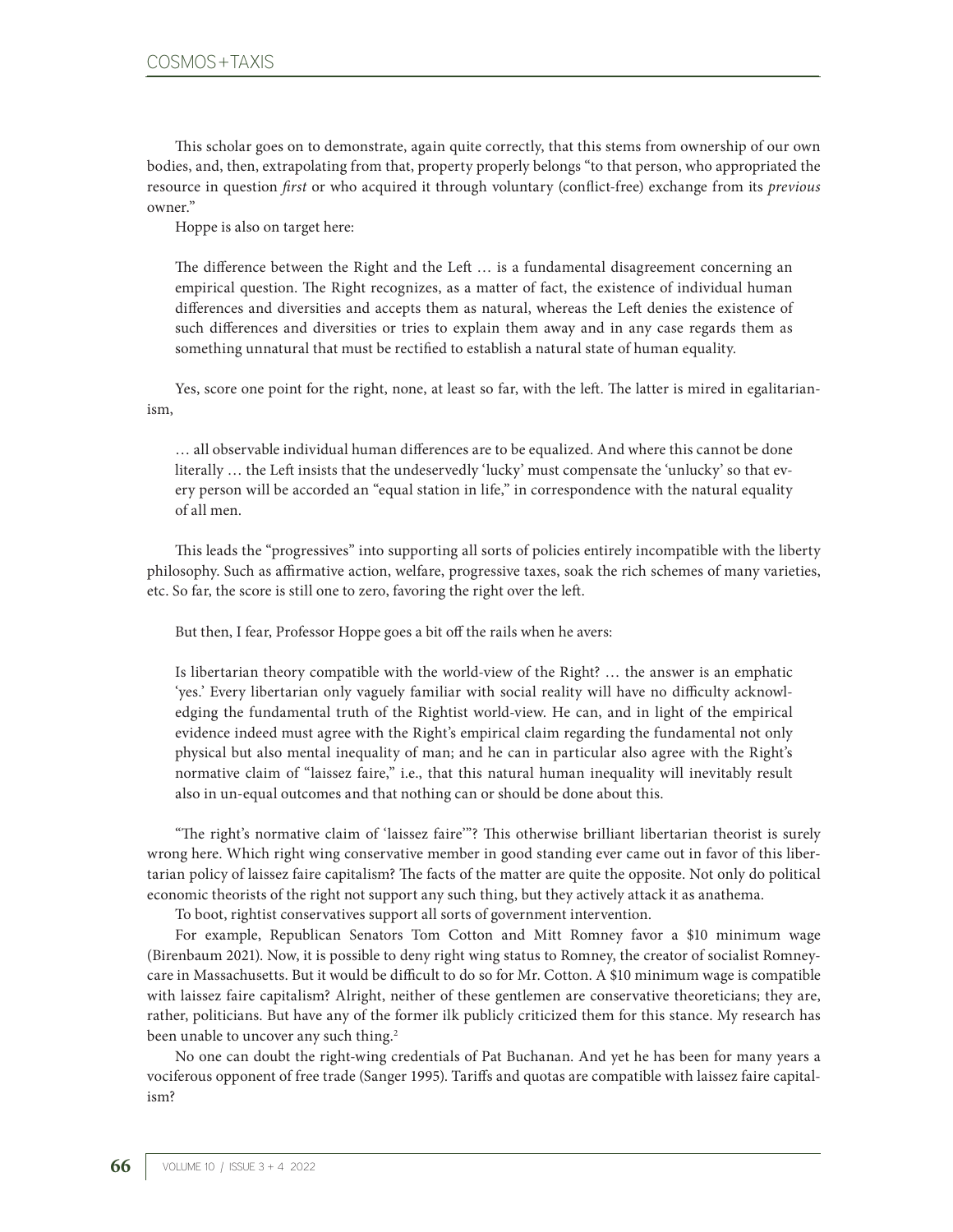Republicans favor the U.S. military to remain in Afghanistan, after 18 years. This is libertarianism (BBC 2020)?3

Thus we see that Hoppe's unadulterated praise for the right is hardly justified.<sup>4</sup> Asks this author:

Is libertarianism compatible with leftist views? … the answer is an … emphatic 'no.' The empirical claim of the Left, that there exist no significant mental differences between individuals and, by implication, between various groups of people, and that what appear to be such differences are due solely to environmental factors and would disappear if only the environment were equalized is contradicted by all everyday-life experience and mountains of empirical social research.

Hoppe then waxes eloquent about the shortcomings of the left's egalitarianism, and a truly splendid job he does in this regard. I am tempted to quote at length here, since I have never read a better excoriation of our friends on the left. I will resist. Read this for yourself, I suggest. No, I urge this; it is brilliant.

Where, then, do I have a problem with any of what he writes in this article?

Hoppe is extremely and unjustifiably supportive of the right, with the exception of reparations theory. Reading him here, one would suppose conservatives are all but indistinguishable from Rothbardians. As regards the left, he takes the opposite tack. He denounces them, very properly so, for their egalitarianism. But what kind of a way is it to judge an entire political philosophy on the basis of one and only one element, even though it is admittedly an important one? The socialist, "progressive" leftists have views on much, much more, and on several of these issues, they are far closer to libertarianism than are the rightists.

For example, for many decades homosexuals were thrown in jail for engaging in consenting adult behavior. The left protested police raids on their bath-houses, while the right cheered on these blatant rights violations. Similarly, the left was and still is far closer to libertarianism than the right in terms of legalizing prostitution. Then there is the entire drug issue. Nowadays, marijuana is almost entirely legal in the U.S., whether for medicinal or recreational purposes. But this very libertarian policy was accomplished with impetus mainly from the left. To the extent that the right acquiesced in drug legalization, it was due to being kicked and screaming. Oregon has just legalized small amounts of harder drugs, and it is the Democrats, not the Republicans, who were instrumental in this breakthrough in behalf of liberty (Burroughs 2021b).

The left is more libertarian on personal liberties issues, the right more so on economic matters, and both are exceeding horrid in terms of foreign policy. Both the Elephant and the Donkey are responsible for the fact that the U.S. has some 800 military bases in roughly 200 countries. This is as far as can be from the Ron Paulian notion of a military for defense, not offense and imperialism.

Now consider Hoppe's very critical views of left libertarians. He proceeds as follows:

What ideologically unifies these left-libertarians is their active promotion of various 'anti-discrimination' policies and their advocacy of a policy of 'free and non-discriminatory' immigration.

A minor difficulty arises here. Hoppe is guilty of an oversight. As I understand academic propriety, all direct quotes require quote marks, and a source. This author offers a footnote at this point, but it is to offer parenthetical remarks, not to let the reader know whom he is quoting.

But this author also commits a far more serious blunder. In his view, there are but two possible defenses of an open borders position. He is adamant, and correct, in blisteringly dismissing both:

The first is to place all current place occupants and occupations under moral suspicion. To this purpose, much is made of the fact that all current place occupations have been affected by prior State-action, war and conquest … however, from this undisputable fact it does not follow that any present place occupant has a claim to migrate to any place else.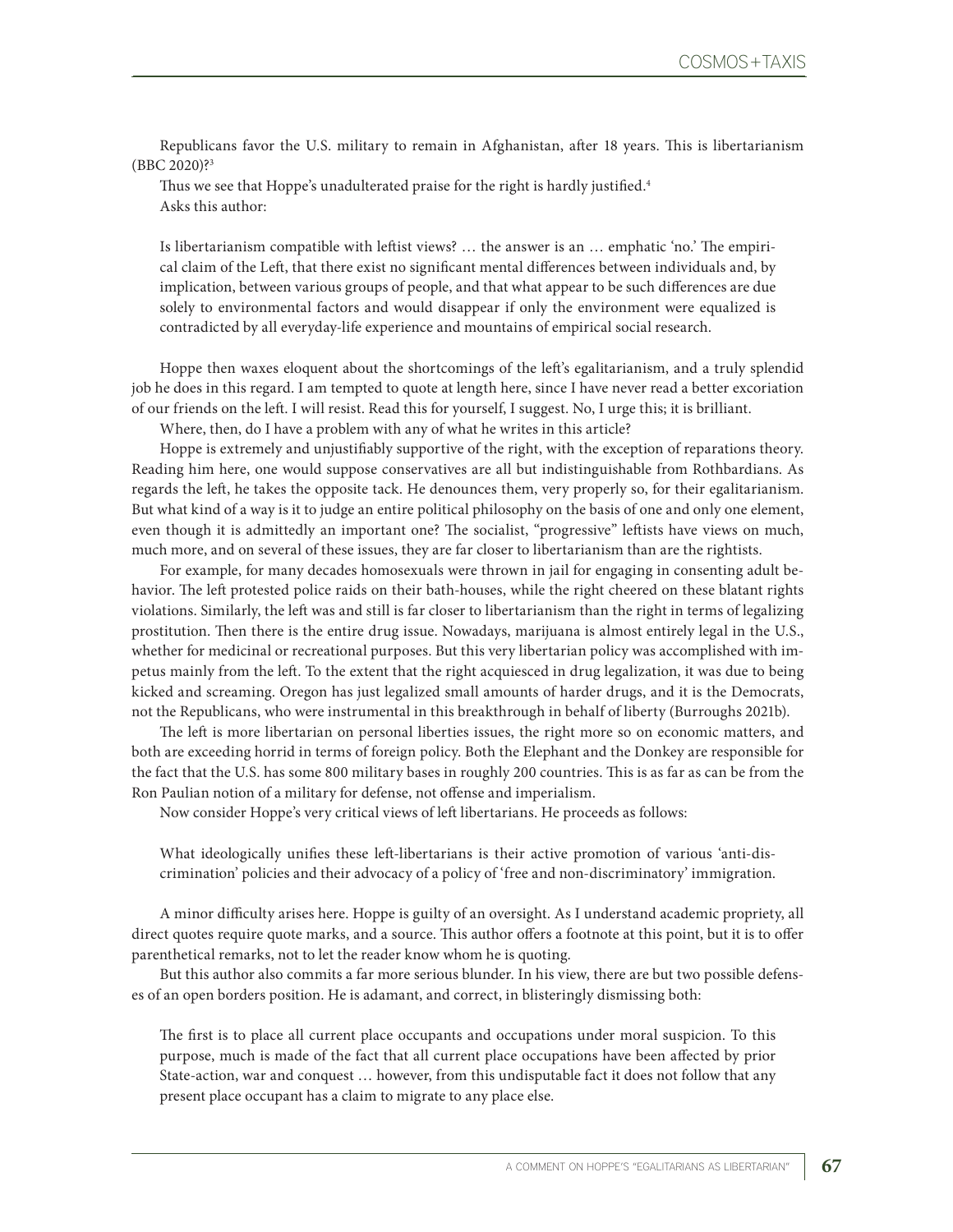Yes, well said. Exceedingly well said. Just because present property titles are based on actions incompatible with libertarianism, it by no means logically follows that an immigrant, a total outsider, has a right to any of this real estate. The proper way to address this injustice is for the aggrieved to demonstrate that they, not the present land holders, are the proper owners. Possession is nine tenths of the law. The burden of proof thus rests with those who wish to contest present property titles. If they cannot do so successfully, then the law should defend the actual owners. Immigrants have no warrant whatsoever to horn in on these activities:

The second possible way out is to claim that all so-called public property—the property controlled by local, regional or central government—is akin to open frontier, with free and unrestricted access. Yet this is certainly erroneous. From the fact that government property is illegitimate because it is based on prior expropriations, it does not follow that it is un-owned and free-for-all. It has been funded through local, regional, national or federal tax payments, and it is the payers of these taxes, then, and no one else, who are the legitimate owners of all public property. They cannot exercise their right—that right has been arrogated by the State—but *they* are the legitimate owners.

Again, kudos to Hoppe. Roads, bridges, tunnels, parks, public buildings, were all put in place on properties seized from their rightful owners, and erected with funds further mulcted from their rightful owners, the long-suffering taxpayer. They are the licit proprietors, even though not the actual ones. All of this property should be privatized, and given<sup>5</sup> to those from whom it was stolen. Any immigrant who utilized any of this terrain should be considered a trespasser on property properly owned by others.

Whence, then, Hoppe's error? He also writes this: "A right to 'free' immigration exists only for virgin country, for the open frontier." In rejecting open borders, this author is implicitly declaring there is no virgin territory anywhere in the country. Because if there is, then the settler from outside the country may no longer be gainsaid from entering it.

Consider the following scenario. An immigrant from a far away place, maybe from Africa or India, or Mars for that matter, lands with his helicopter or space-ship in the middle of the Rocky Mountains, somewhere in Wyoming, or, in the middle of Alaska. He plucks down on terrain that had never seen a human being set foot on it. It was never before been occupied by anyone. He begins the homesteading process. He clears away brush and trees, plants some vegetables, builds a house. Along comes a Hoppean policeman who wants to arrest this person for immigrating into the country with no by your leave from anyone. This immigrant is operating on open borders principles, supported by Hoppe's target, the left libertarians.<sup>6</sup> But what libertarian law did he violate? None. None whatsoever.

The left-libertarians, Hoppe to the contrary notwithstanding, are thus correct in claiming that "free and non-discriminatory" immigration is legitimate. He is in effect asserting that there is not one single bit of completely virgin territory in these here United States. If he were correct in this, then his screed against the left-libertarians would be correct. However, as an obvious empirical claim, there most certainly are swathes, acres, entire square miles, of territory in this country that have never, ever, seen the imprint of the human foot.

What riposte could Hoppe offer in response? He might claim that immigrants rarely if ever "head for the hills." Instead, they aim for the cities, there better to collect government welfare. Of course this cannot be denied. But all we have to show is *one* plausible scenario in which an immigrant may enter the country entirely without permission to demonstrate that regulations of the sort Hoppe proposes would be invalid. This, we have done.

He might object on the utilitarian ground<sup>7</sup> that with open borders we would be overrun with all sorts of undesirables. What is the libertarian answer to this demurral? It is that we should privatize every square inch of the U.S. territory, land as well as water (Block and Nelson 2015). In that way, we can have our cake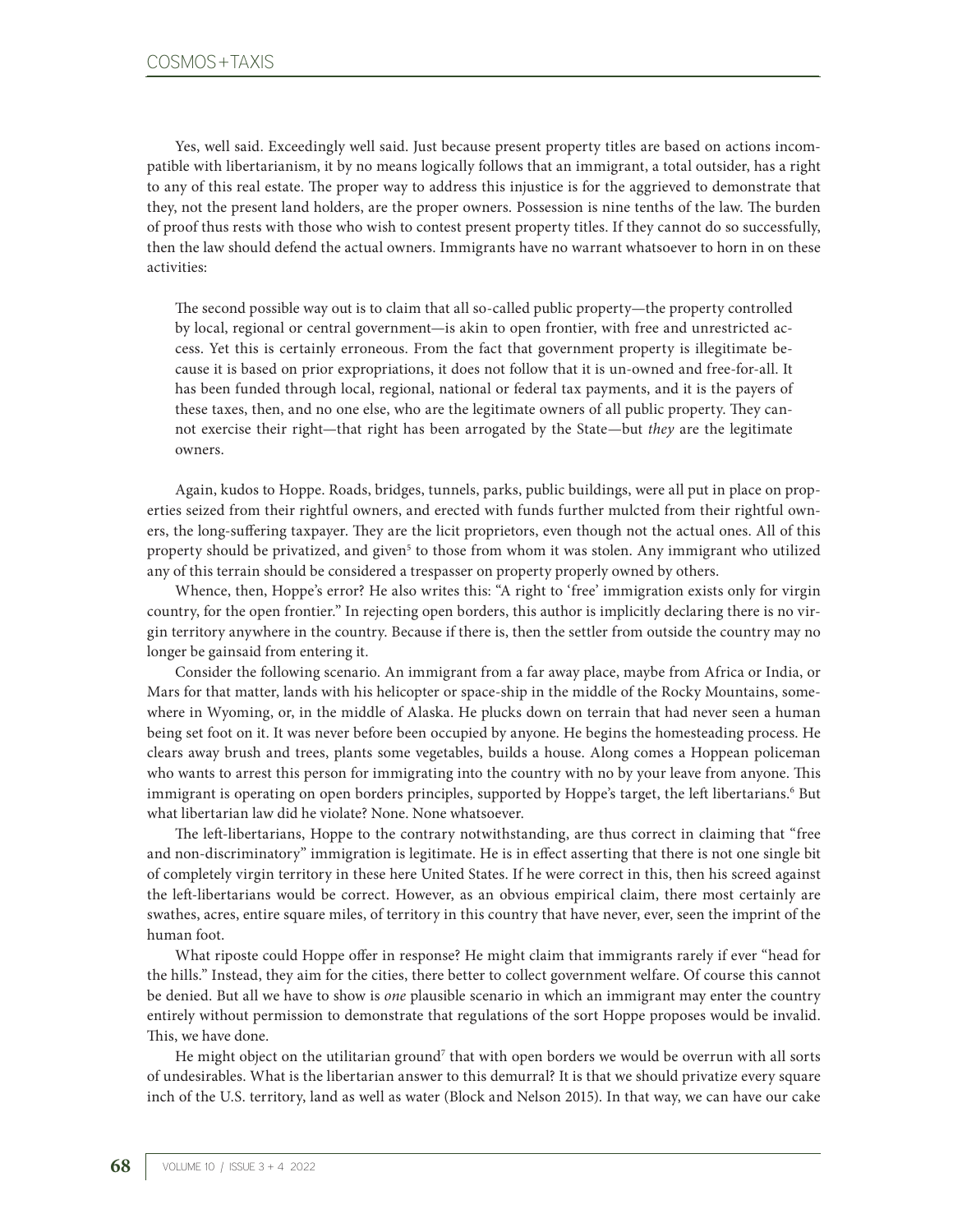and eat it too: adhere to libertarian principle, and, also, protect ourselves against incoming hordes. Hoppe, I fear, is so intent upon the latter desiderata that he is willing to jettison the NAP $^{\rm 8}$  in order to attain it.

However, there is a reason there is all this unclaimed land: it is sub-marginal. The economic results to be obtained from homesteading it will not defray the costs of doing so. But that was only before the issue of protecting ourselves from undesirables while strictly adhering to libertarian principle arose. Now that it has, we have one addition and important reason to occupy these lands and waters: safety. Under the fully libertarian society, voluntary charitable organizations would see to this homesteading as a way to maintain the NAP and private property rights vis a vis unwanted, would-be immigrants.

Do I expect that this will actually occur given the present state of affairs? Of course not. But my goal is not to safeguard us. It is, rather, to figure out the proper libertarian stand on immigration. This, I think, we have done. It is one of open borders.<sup>9</sup>

## NOTES

- 1 Unless otherwise specified, all mentions of this author will refer to this one publication of his.
- 2 [https://www.google.com/search?q=are+there+any+criticisms+of+Senators+Tom+Cotton+and+Mitt+Romney+fa](https://www.google.com/search?q=are+there+any+criticisms+of+Senators+Tom+Cotton+and+Mitt+Romney+favor+a+%2410+minimum+wage%3F&rlz=1C1CHBF_enUS724US724&oq=are+there+any+criticisms+of+Senators+Tom+Cotton+and+Mitt+Romney+favor+a+%2410+minimum+wage%3F+&aqs=ch) [vor+a+%2410+minimum+wage%3F&rlz=1C1CHBF\\_enUS724US724&oq=are+there+any+criticisms+of+Senator](https://www.google.com/search?q=are+there+any+criticisms+of+Senators+Tom+Cotton+and+Mitt+Romney+favor+a+%2410+minimum+wage%3F&rlz=1C1CHBF_enUS724US724&oq=are+there+any+criticisms+of+Senators+Tom+Cotton+and+Mitt+Romney+favor+a+%2410+minimum+wage%3F+&aqs=ch) [s+Tom+Cotton+and+Mitt+Romney+favor+a+%2410+minimum+wage%3F+&aqs=chrome..69i57.20844j0j15&so](https://www.google.com/search?q=are+there+any+criticisms+of+Senators+Tom+Cotton+and+Mitt+Romney+favor+a+%2410+minimum+wage%3F&rlz=1C1CHBF_enUS724US724&oq=are+there+any+criticisms+of+Senators+Tom+Cotton+and+Mitt+Romney+favor+a+%2410+minimum+wage%3F+&aqs=ch) [urceid=chrome&ie=UTF-8](https://www.google.com/search?q=are+there+any+criticisms+of+Senators+Tom+Cotton+and+Mitt+Romney+favor+a+%2410+minimum+wage%3F&rlz=1C1CHBF_enUS724US724&oq=are+there+any+criticisms+of+Senators+Tom+Cotton+and+Mitt+Romney+favor+a+%2410+minimum+wage%3F+&aqs=ch)
- 3 Below are two audio links of Dennis Prager in his role as warmonger. Here is the first sentence of this rant. Dennis Prager which cofounded Prager University, a non-profit media company that has just under 3 million subscribers on YouTube had this to say about American occupation in Afghanistan: "I cannot overstate how opposed I am of taking American troops out of Afghanistan." https://www.youtube.com/watch?v=oS1GHT-OWrA. The second audio link is Dennis Prager implying that Ron Paul's libertarian, non-interventionistic foreign policy views are stupid. Here is the link to that: https://www.youtube.com/watch?v=68yNBCSf900. Nor can anyone dismiss Prager as a non-intellectual, a mere politician. If he is not a conservative right-wing theoretician, then no one is. See also, Burroughs (2021a).
- 4 To be fair to Hoppe, he does concede that there is "one important caveat, however." The right does not favor reparations that are justified by prior theft: "Inequalities that are the result of violations of these rules, however, do require corrective action and should be eliminated. And moreover, the libertarian would insist that, as a matter of empirical fact, there exist quite a few among the innumerable observable human inequalities that are the result of such rule-violations, such as rich men who owe their fortune not to hard work, foresight, entrepreneurial talent or else a voluntary gift or inheritance, but to robbery, fraud or state-granted monopolistic privilege"
- 5 Not auctioned off, since the government would keep the money, and they already have all too many funds at their disposal. These properties should be given to those who paid for them in the first place. Only if they cannot be found should they be given to private homesteaders, people who have used them.
- 6 I am not a left libertarian; nor, yet, a right wing one. I am a centrist, or moderate, libertarian. I maintain that libertarianism, properly understood, is neither of the right nor the left, but something distinguishable from both.
- 7 This would be unlike him, in that he is a splendid rights-oriented philosopher-economist, not one given to pragmatic argumentation.
- 8 Which our Martian immigrant did not violate.
- 9 For the correct libertarian position on immigration, see Block 1998, 2004, 2011a, 2011b, 2013; Block and Callahan 2003; Gregory and Block 2007.